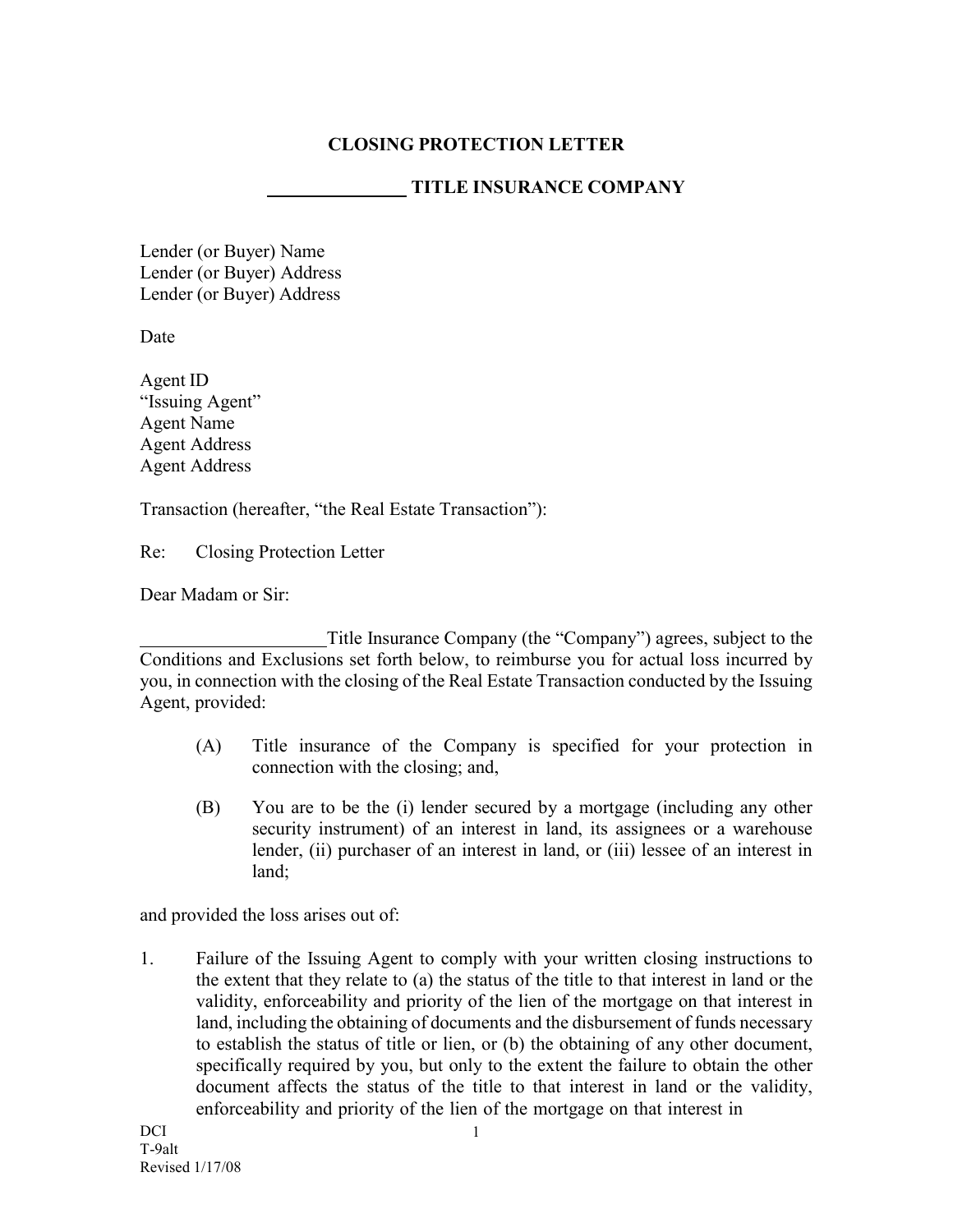land, and not to the extent that your instructions require a determination of the validity, enforceability or the effectiveness of the other document; or

- 2. Acts of theft of settlement funds or fraud with regard to settlement funds by the Issuing Agent in connection with such closings to the extent such theft or fraud affects the status of the title to said interest in land or the validity, enforceability or priority of the lien of said mortgage or deed of trust on said interest in land; or
- 3. Acts of theft of or fraud with regard to the purchaser's earnest money or settlement funds deposited with Issuing Agent.

If you are a lender protected under the foregoing paragraph, your borrower, your assignee and your warehouse lender in connection with a loan secured by a mortgage shall be protected as if this letter were addressed to them.

## Conditions and Exclusions

- 1. The Company will not be liable to you for loss arising out of:
	- A. Failure of the Issuing Agent to comply with your closing instructions which require title insurance protection inconsistent with that set fort inthe title insurance binder or commitment issued by the Company. Instructions which require the removal of specific exceptions to title or compliance with the requirements contained in the binder or commitment shall not be deemed to be inconsistent.
	- B. Loss or impairment of your funds in the course of collection or while on deposit with a bank due to bank failure, insolvency or suspension, except as shall result from failure of the Issuing Agent to comply with your written closing instructions to deposit the funds in a bank which youdesignated by name.
	- C. Defects, liens, encumbrances or other matters in connection with your purchase, lease or loan transactions except to the extent that protection against those defects, liens, encumbrances or other matters is afforded by a policy of title insurance not inconsistent with your closing instructions.
	- D. Fraud, dishonesty or negligence of your employee, agent, attorney orbroker.
	- E. Your settlement or release of any claim without the written consent of the Company.
	- F. Any matters created, suffered, assumed or agreed to by you or known to you.